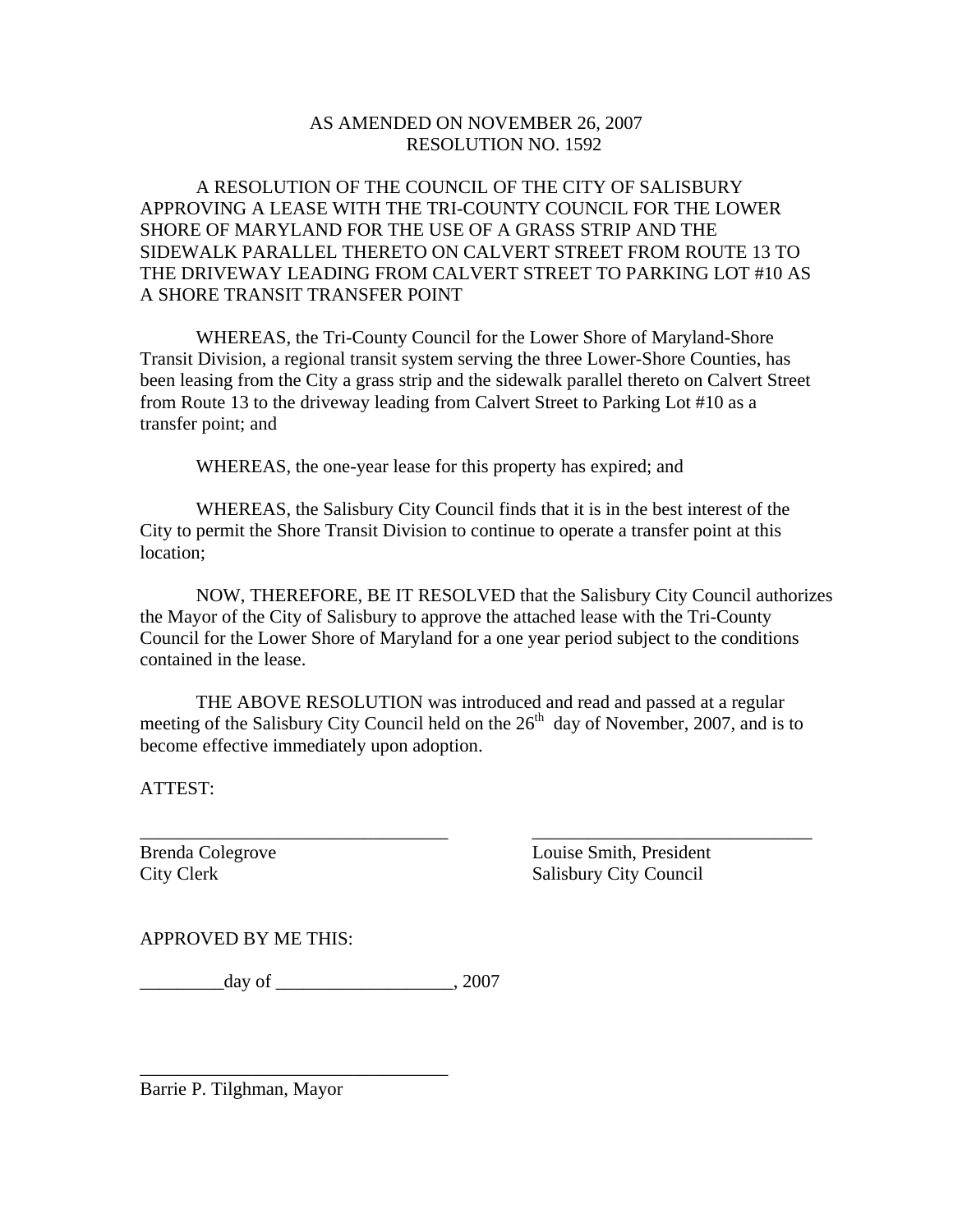## **LEASE**

THIS AGREEMENT, made this  $10^{th}$  day of October, 2007, between the CITY OF SALISBURY, Landlord, and TRI-COUNTY COUNCIL FOR THE LOWER SHORE OF MARYLAND, tenant.

- 1. WITNESSETH, that the said Landlord hereby leases to the said Tenant the grass strip lying between Calvert Street and the sidewalk running perpendicular thereto from Route 13 to the driveway leading from Calvert Street to Parking Lot #10. In consideration thereof, the Tenant agrees to pay the Landlord the sum of One Dollar (\$1.00) per year due on the date of execution of this agreement. The purpose of this lease agreement is to provide space for three bus shelters for the convenience of the customers of Shore Transit. The term of this lease shall be one year.
- 2. And the said Tenant hereby covenants with the said Landlord as follows:
	- A) To clean and maintain the bus shelters in a satisfactory condition;
	- B) To remove any debris or litter on an as needed basis from the area on which the bus shelters are located, as well as the following areas:
		- a. The sidewalk fronting on Calvert Street, from U.S. Route 13 to the driveway leading from Calvert Street to Parking Lot #10.
		- b. All of the parking spaces fronting on Calvert Street, from U.S. Route 13 to the driveway leading from Calvert Street, from to Parking Lot #10, as well as the travel lane between these parking spaces and the next row of parking spaces.
	- C) To maintain landscaping along Calvert Street;
	- D) To maintain and replace, as necessary:
		- a. Bike racks
		- b. Permanent trash receptacles
		- c. Identification signage
	- E) To keep premises in good order and to surrender the peaceful and quiet possession of the same at the end of the said term in as good condition as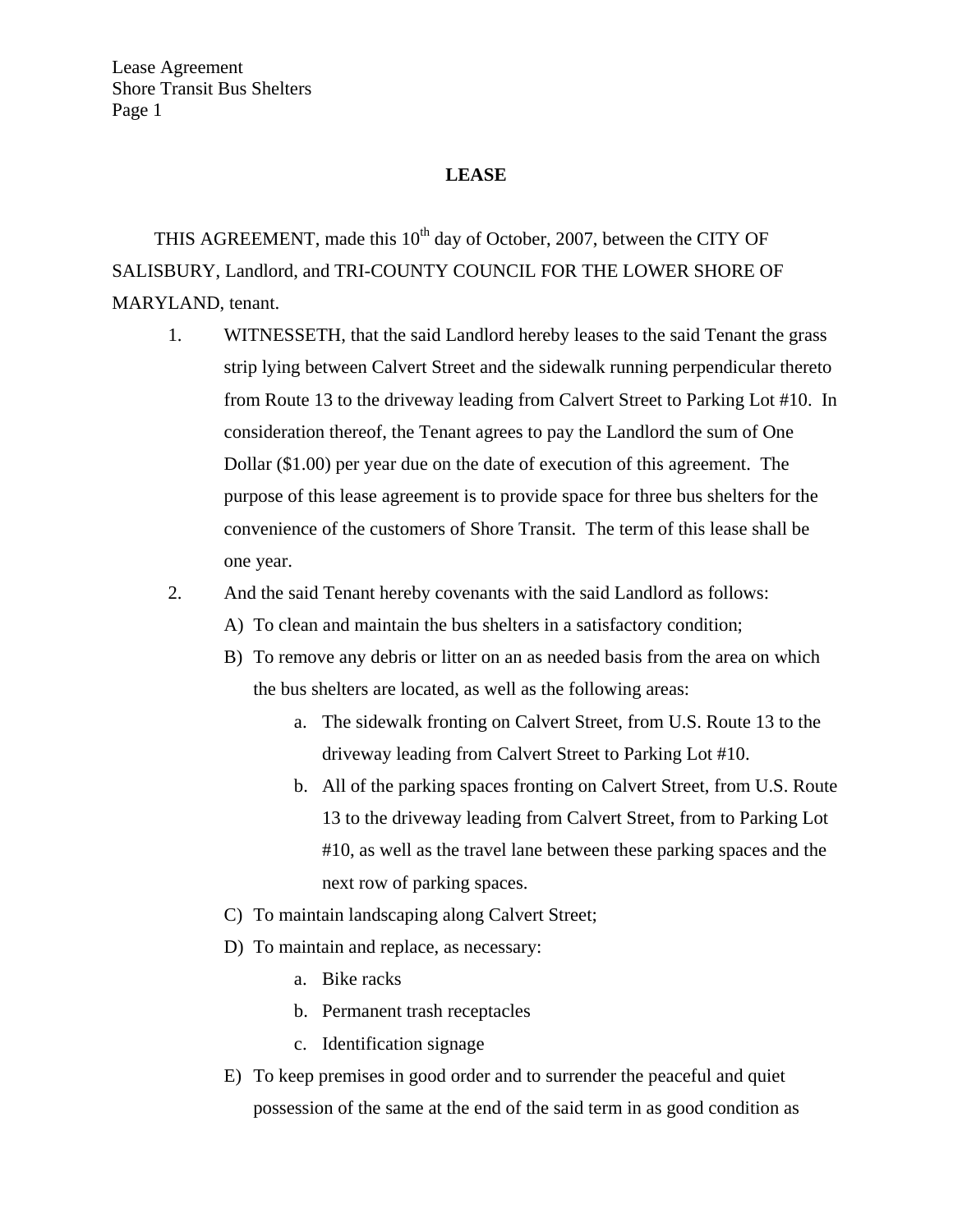> when received, and further the said Tenant will not do, suffer or permit anything to be done in or about the premises which will contravene any policy of insurance of the Landlord, nor use, nor permit their use for the purposes other than those of the public transportation system. Tenant further covenants that it will not at any time assign this agreement, or sublet the property thus let, or any portion thereof, without the consent in writing of the said Landlord, or its representatives. Tenant further covenants that no alterations or repairs will be made to the leased premises without prior consent of the Landlord, and that, whatever alterations or repairs the said Tenant shall be permitted to make shall be done at Tenant's own expense unless otherwise agreed upon by Landlord.

- F) To provide the City of a Certificate of Insurance naming the City as an additional insured. Such certificate will evidence that the Tenant has insurance in the following amounts: General Commercial Liability (General Aggregate \$2,000,000; Each occurrence \$1,000,000; Fire Damage \$300,000; and Medical Expense \$10,000).
- G) To permit access to property by authorized City employees.
- H) To comply with all City ordinances.
- I) To cooperate fully with routine or emergency activities of City agencies.
- J) To ensure that no lewd or indecent actions, conduct, language, pictures or portrayals be included in the activities or events presented by Tenant on the premises, and nothing is to be presented, used, sold or solicited that is against the law, or contrary to, or forbidden by, the ordinances of the City of Salisbury and the laws of the State of Maryland. Tenant agrees to abide by and to be bound by the decisions of the Landlord should any questions or propriety arise under this paragraph.
- K) To have all facades, signs, etc. approved by the Department of Building, Housing and Zoning.
- 3. All improvements, as needed, will be at the expense of the Tenant.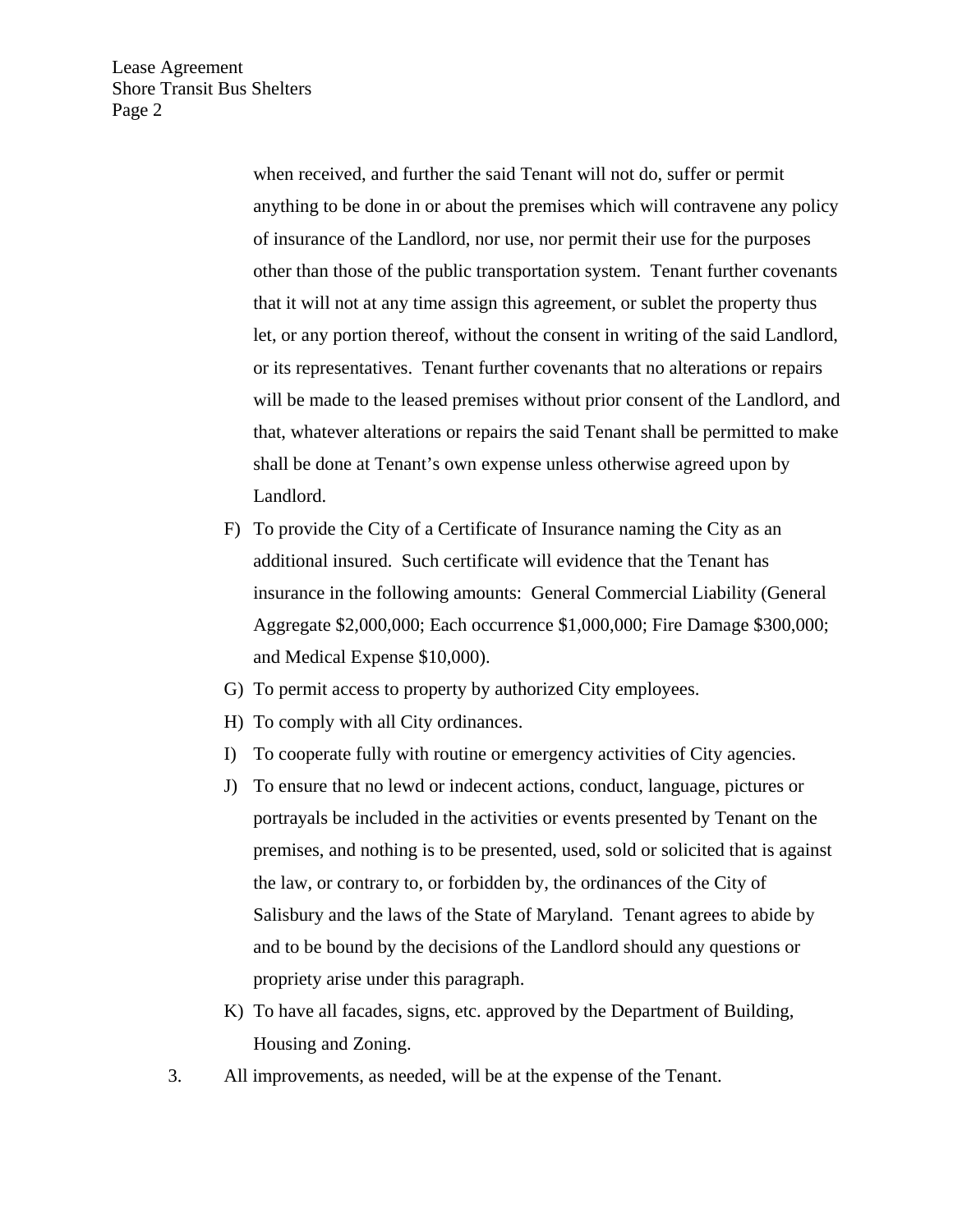- 4. Tenant knows, understands and acknowledges the risks and hazards associated with using the property and hereby assumes any and all risks and hazards associated therewith. Tenant hereby irrevocably waives any and all claims against the City or any of its officials, employees or agents for any bodily injury (including death), loss or property damage incurred by the Tenant as a result of using the property and hereby irrevocably releases and discharges the City and any of its officials, employees or agents from any and all claims of liability arising out of or associated with the use of the property.
- 5. Tenant shall pay the City for any and all physical loss or damage of the property (including the cost to repair or replace the property) caused by, arising out of, relating to or associated with the use of the property by the Tenant or by Tenant's members, employees, agents or invitees.